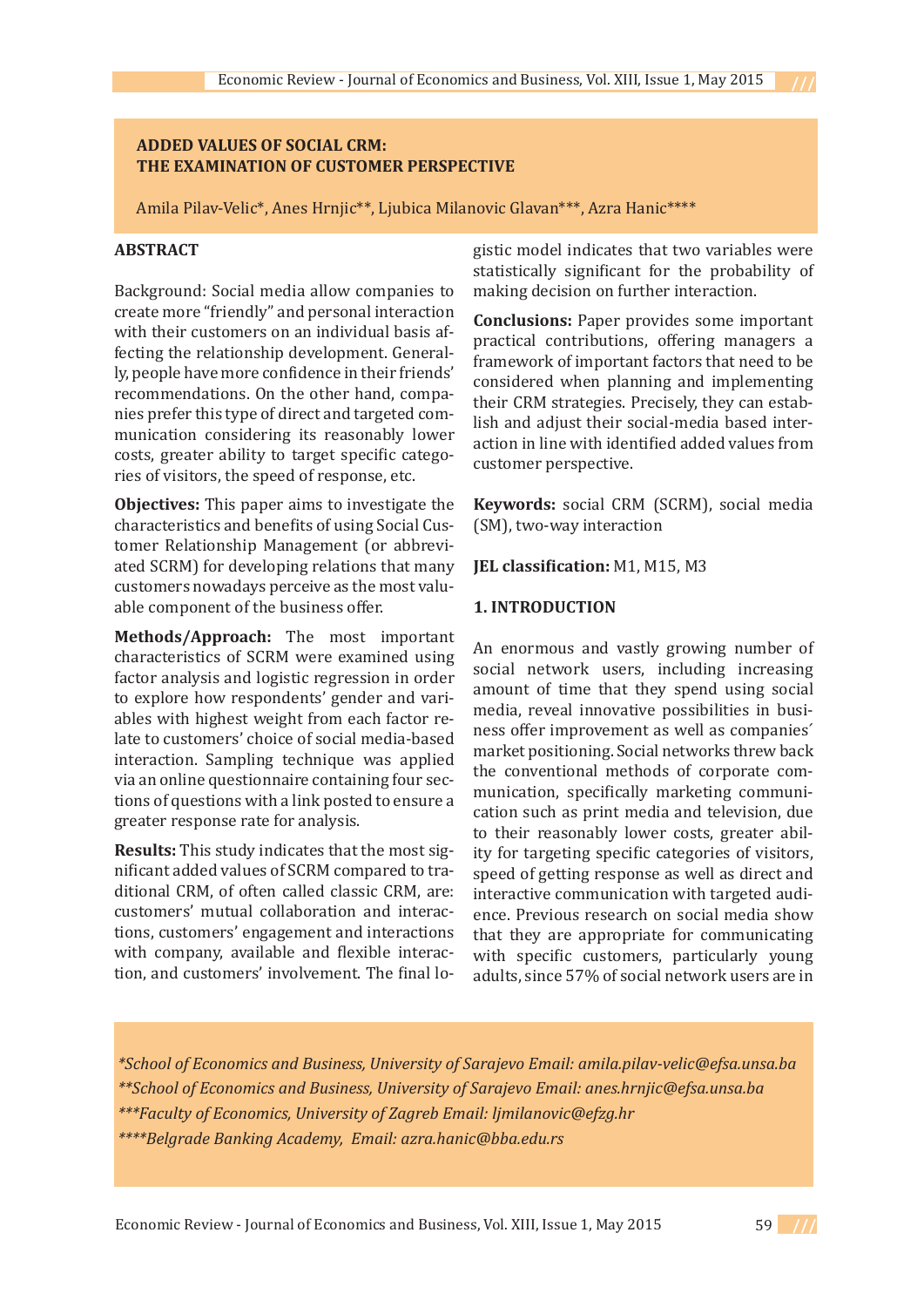the age range from 18 to 29 years and usually have accounts on several social media websites (Lenhartet al., 2010).

Same research also revealed the fact that majority of college students are ˝consuming˝ some sort of social media, while almost half of college population use social media networks at least once a day. These contemporary younger people behavior patterns enable companies to reach out easily to its potential customers or obtain feedback from current customers. In addition, the word of mouth is an especially significant feature of social media. Explicitly, friends and members of the same virtual group exchange information and their positive experiences, including their interactions and satisfaction with business entities, which represent a solid basis for creating company's more effective customer relationship strategy. Social channels capture both official and unofficial customer conversations and hence they represent a valuable interaction tool. Unofficial web platforms are becoming one of major drivers in growing online discussions and their popularity has grown considerably in the last few years. For example, in the United Kingdom almost one quarter of football fans are utilizing unofficial social media websites as their main source of information rather than assembling information that is published on the official sites (Mc-Carthy et al., 2013).

The philosophy of customer relationship management is aimed at crafting competitive edge for the company´s capacity of generating positive impact on its performance in today´s extremely instable and mostly turbulent business environment, in which change has been the only constant (Gholami& Rahman, 2012).The use of social media in customer relations has resulted in appearance of Social Customer Relationship Management (SCRM), a specific form of strategy enabled by the use of social networks that redesigns and improves overall customer relationship management with the primary objective of ensuring that the most profitable customers remain loyal to the company. However, existing literature does not provide adequate insights of SCRM strategy benefits for the company, thus neglecting crucial customers´ role in value creation process that customers can experience through social-media based interaction. This particular fact can be designated as paradoxical, considering that CRM philosophy is based on customers' interaction, feedback and their experiences.

### **2. LITERATURE REVIEW**

Internet and web-based channels have replaced call centers and phone as the principal contact points. The electronic era has made substantial modifications in communication and interaction with customers, creating novel modes of direct response and online advertising through variety of Internet features. Another shift in the new millennium was the development of Web 2.0 applications that facilitated enhanced interactivity online and user-generated content highlighting leverage customer-operated services and data management to reach out to the entire Web, not only the center, but edges as well (O'Reilly, 2005). Today, major social media are evidently Facebook, Twitter, YouTube, LinkedIn and recently Instagram. However, Internet through Web 2.0, due to its interactive nature, transformed majority of websites into social places (Harrigan& Miles, 2014). Web 2.0 also enabled the birth of blogs, wikis, podcasts, virtual reality, social bookmarking, photo and video sharing (Caravella et al., 2009). These web creations are seen as potential CRM tools and thus social media provide the opportunity for companies to become more "personal", allowing communication with customers on a oneto-one basis. Companies that executed social CRM philosophy include websites of Amazon, TripAdvisor and Google (Chau & Xu, 2012).

Customer engagement represents a broader form of marketing, suggesting that interaction between business entity and customers should be a two-way path and that value should be co-created in the process in the contemporary environment (Verhoef et al., 2010). Therefore, marketer and customer get to know each other well enough to trust each other. Social media also enable creation of "anytime and anywhere" relationships, which is essential if characteristics of modern lifestyle are taken in consideration. In this so-called new age of marketing communications, individual consumers prefer and require greater intimacy with the companies they buy from and precisely social media support "friendly" approach to customers,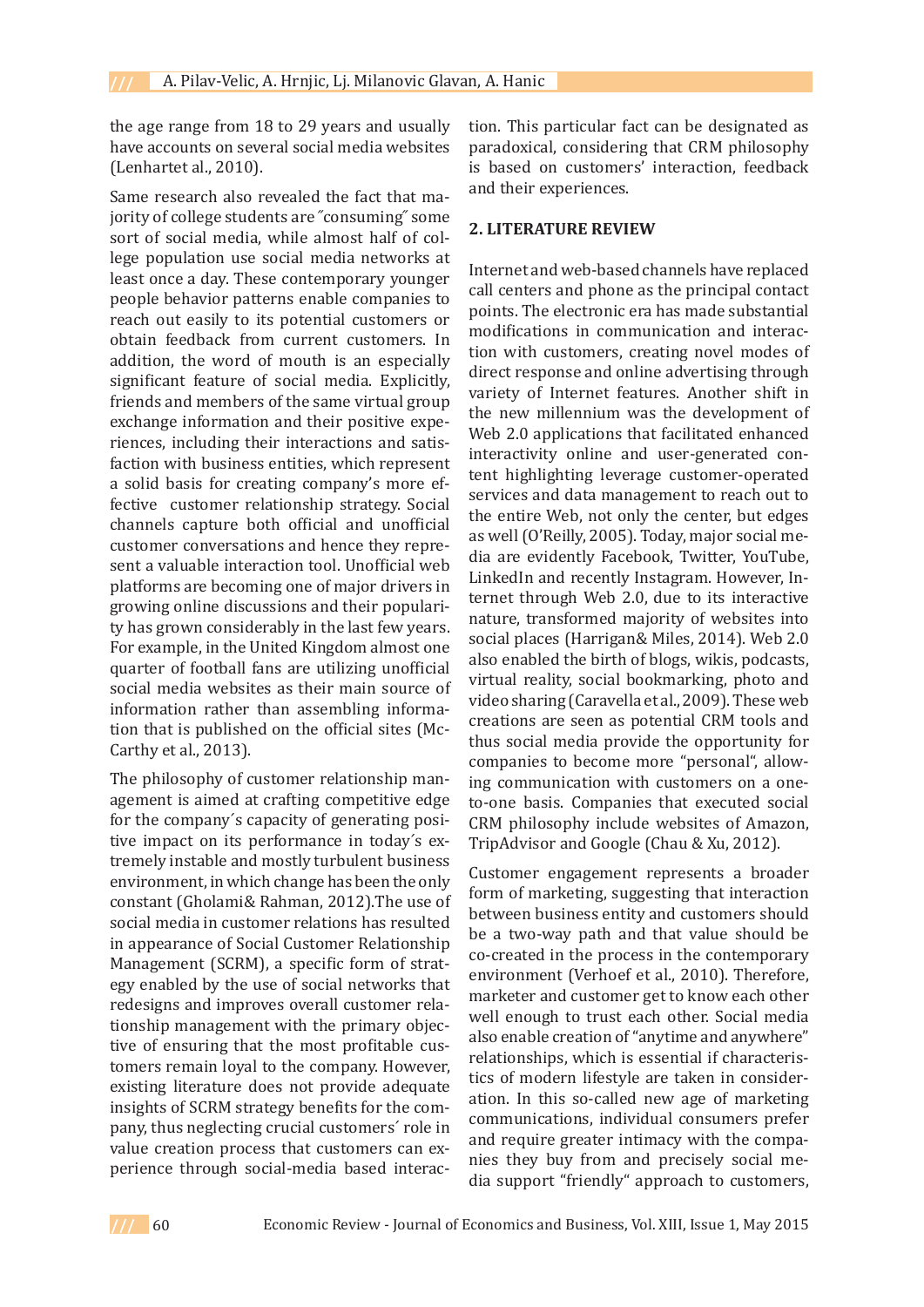which is the key advantage compared to other types of marketing communication channels (Spiller et al., 2011). Woodcock et al. (2011) further explain that companies have never before been able to get so close to their customers and engage with them in such a timely and relevant manner. In line with this, SCRM is based on interdependent relationships and cooperation, but also technological features of social media provide measurable direct response capability, including different tools for relationship acquisition and maintenance. While 43% of customers say that businesses today should custom some sort of social media to resolve customers' problems and complaints, a test for many organizations is concerned with adaption and evolution in order to meet the needs and requirements of these social media friendly customers. Unfortunately, many companies still do not comprehend the value of SCRM and social media in general (Morgan, 2010).

The use of social media in customers' acquisition and retention has resulted in a specific strategy invention that is often called social CRM. This form of strategy consists of any tool or business process that helps establishing a strong, positive and transparent relationship between customer and company, while utilizing social channels of communication. Collecting and gathering ˝fresh˝ information, based on almost immediate response from customers before an issue becomes over-thought or media-exposed, represents a unique capability of social media usage (Henderson, 2011).

This instant responsiveness permits company to manage its customer retention (and acquisition) rates more efficiently boosting customer satisfaction and reputation. SCRM is often determined as a process of engaging and managing relationships with current and potential customers across the Internet, social networks and digital channels. While traditional CRM systems tend to ignore communication dimensions, integrated marketing communications incorporate these data-driven qualities of CRM emphasizing interactive communication (Phelps & Milne, 2009). Traditional CRM implies one dimensional business communication that includes processes and technologies in sales, marketing and other customer facing departments and this out-of-date interaction type does not require individual approach and direct two-way communication with customer, but facilitate targeting, predicting response rates and adopting buying modalities.

Quinton (2013) outlines that original and upto-date knowledge about consumers can be obtained and created for both acquisition and retention phases of CRM via social media networks. CRM acquisition process via social media can be aided through unblemished identification of target groups of consumers and their preferred specific Internet platforms as well as the extension of usage and participation habits.

The analysis of social networks that would be most effective to approach certain customers is identified through examination of patterns of usage which is a strategy adequate for economic and other resources saving. Meanwhile, determining possible consumers´ motivators for interacting with company´s brand via social networks, an action that could be conducted through discussion forums, might provide a better understanding of constructive triggers for customer engagement. Collected data could demonstrate various levels of personalization that can be used to appropriately categorize groups of existing consumers and which might then be implanted within forthcoming interactions to deliver what consumers expect, want and require. Actions of customer research described above that are carried out using social media establish the ability of company to listen to its core consumers and react in a proper manner, would develop a relation value of interaction with customers (Porter et al., 2011).

However, there are too many misunderstanding of SCRM concept. The general perception is that SCRM represents just another channel. It is true that social CRM prefers social networks to interact with customers and distribute content, but SCRM implies connection of social data with the existing customer database, enabling companies to provide comprehensive customer insights and relevant context as well. The development of information technology solutions allows creation of customer-oriented (or customer-focused) organizations that have the capacity to manage customer information more effectively gather via various contacts of interaction, including social media, which provides

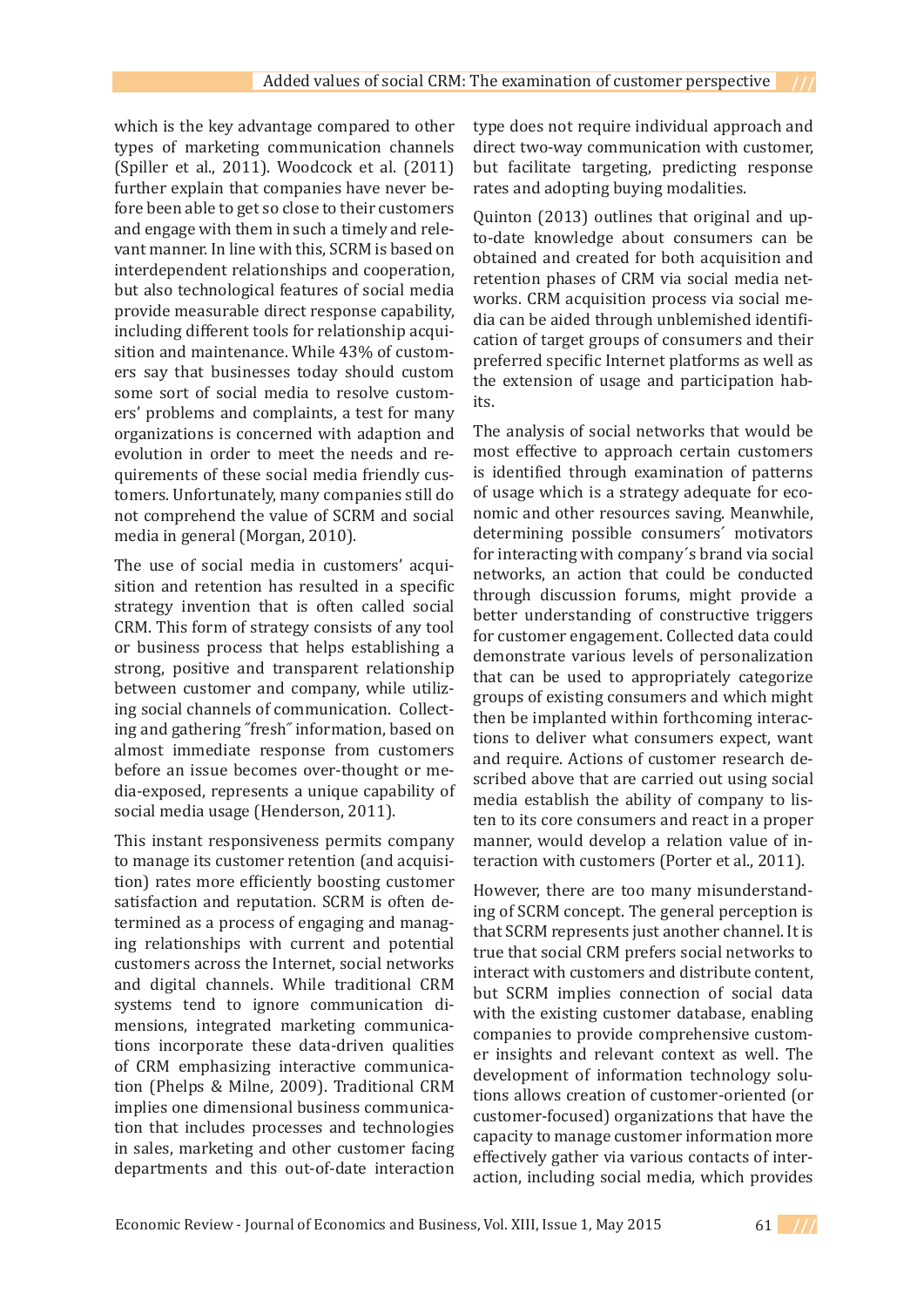a solid ground for understanding unique needs of market enabling exploration and delivery of strategic answers that would help in meeting those customer requirements (Rodriguez et al., 2014). In order to maintain competitive advantage over its competitors, customer-oriented organizations might find it critical to add a social media strategy to their existing CRM technology, which involves creation of social media tools such as LinkedIn, Facebook or Twitter within their standard business processes, thus enabling direct communication with current and potential buyers. However, with the purpose of benefiting from these present technologies, professionals must accept and employ social media knowledge and competencies in their job function often requiring additional training in case of elder employees who do not use social media regularly in their private lives (Venkatesh et al., 2003).

Nevertheless, the intention of this new channel communication is not to replace traditional CRM, but provide some additional benefits and enrich traditional systems. Educated and wellinformed customers (that usually nowadays are users of social networks) demand lower prices, enhanced products and services with some sort of value added as well as direct communication with a company often exploring and consulting social networks for information in both pre-sale and post-sale phases, but they also require a higher quality of services and post-sales technical support, which inevitably forces businesses to continuously expand and improve CRM strategy in order to reduce the risk of outflow of customers to competitors (Rahimic & Hrnjic, 2014). SCRM supports the whole customer management strategy and lifecycle and it should lead to increased sales through increased awareness and engagement as well as decreased costs. Probably one of the most comprehensive definitions of SCRM specifies that social CRM is focused on engaging the customer in a collaborative conversation in order to provide mutually beneficial value in a trusted and transparent business environment. In other words, it represents a response of the company to customer's ownership of the conversation and interaction in the current dynamic business environment (Greenberg, 2010a). Social media technologies can also increase the efficacy of a company´s sales force by providing a broader understanding of the underlying social networks between customers and prospects and by enabling internal and external collaborations that lead to better customer solutions (Trainor et al., 2013). Various theoretical concepts of SCRM indicate different aspects as the most prominent, but they can be summarized into the following advantages:

• Building a network of the company or, more specifically, brand followers who promote company's products and services. Brand advocates are the best promoters of companies as they do it from their own beliefs. Widgets, surveys and applications on social networks are distributed in an "organic" way and they do not require a lot of resources. On the other hand, distributed applications, users' experience and recommendations from their friends significantly contribute to building a close and confidential relationship. Social media exposure is important in building open and honest relationship with communication that could be transformed into core competitive value (Greenberg, 2010b).

• SCRM enables better search engine positioning (Search Engine Optimization or SEO). In fact, sharing content through social media is free advertising, which increases company's online visibility and promotes business on the world's top search engines such as Google, Yahoo, Bing, etc. For example, Facebook features such as "likes" and "shares" or Twitter's "tweets" and ˝re-tweets˝ are useful in creating solid social signals with potential reach out to millions of Internet users (Saravanakuma et al., 2012).

• Social media provides tools for brand monitoring. Using analytical tools for brand monitoring and direct communication, companies receive feedback on what users think about their products and brand. The feedback is immediate as well as a possibility of company's reaction and involvement in communication. In addition to tracking and influencing on attitudes of "opinion makers" and their followers, the company demonstrates its continuous orientation toward customers, which ultimately affects the positive public attitude toward its business (Kupper et al., 2014).

• SCRM also helps in attracting new customers. Due to ever-growing number of social network users, companies have the opportunity to con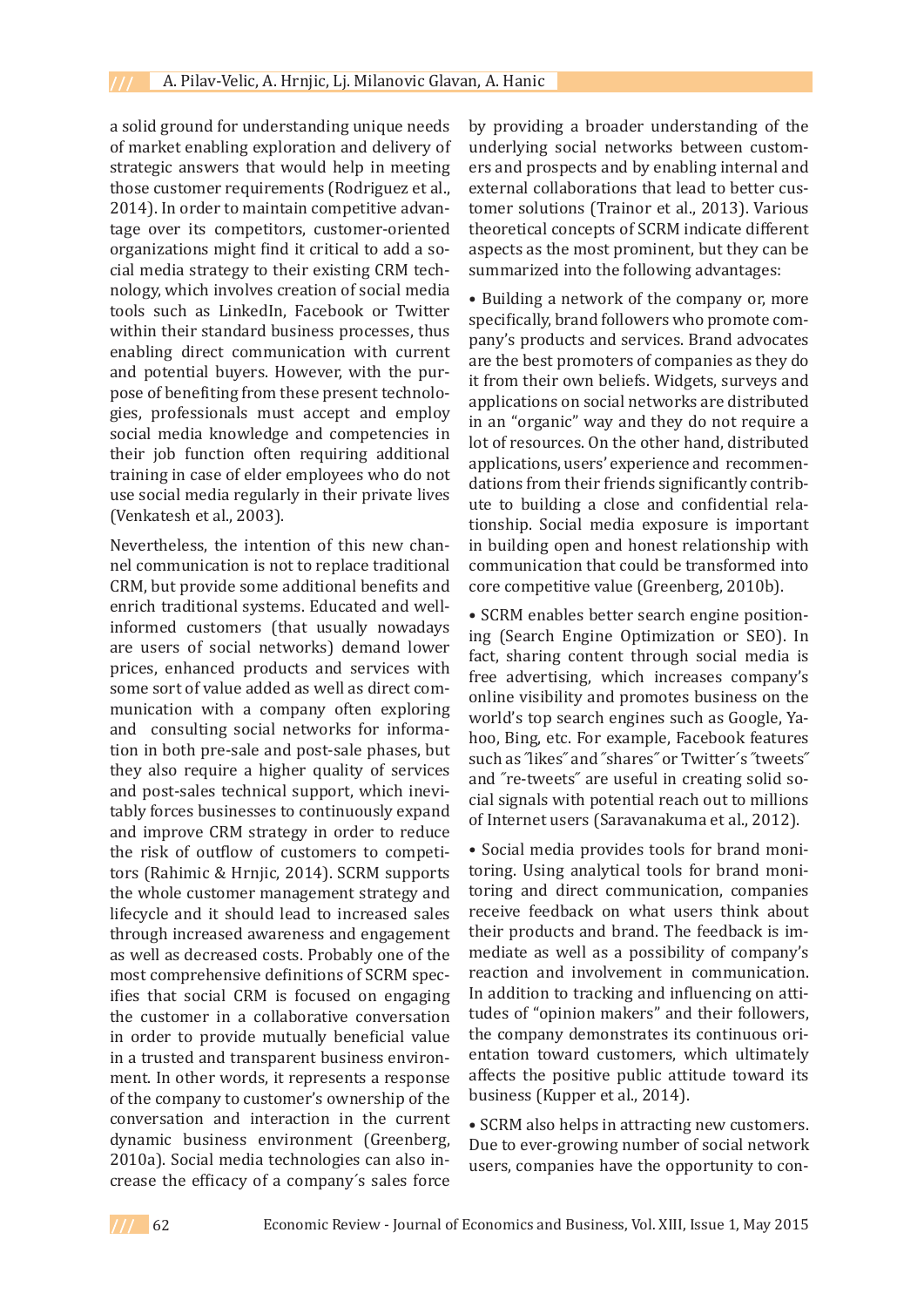nect with many organizations and individuals. They open new markets and potentially expand customer base. Strategically, founding populations around products and services has been a well-known method of building brand loyalty, establishing exit barriers and facilitating viral marketing through self-emergent customer testimonials. Therefore, it is desirable that businesses do not ignore the opportunities to jump in to spread out customer base (Assad & Gomez, 2011).

• More relevant information for sales and marketing teams is obtained via SCRM. Sales and marketing teams can collect more confident information about their customers considering integral view of customers and communication enabled through online conversation and digital channels (such as website, e-mail, mobile and so forth). However, recent examination of information value of virtual communities found evidence that informative content is more highly valued versus opinion-based message content leading to co-production of value with customers (Archer-Brown et al., 2013).

• Direct communication with product teams via social CRM creates added value. Product designers directly collaborate with customers regarding product design prototyping and testing that provide customers' satisfaction, advocacy and loyalty. Convenience of unrestrained communication between consumers in which they share their experiences alarmed strategists in creating two-way communication (Abdulrahman& Bach, 2013).

The most of these advantages are related to companies, however this paper aims to address this gap and investigate the most significant added values of social CRM from the customer perspective and explore their benefits in interaction with business entities via social media.

# **3. METHODOLOGY**

The main purpose of the research was to examine the most important characteristics of social CRM. Scientific methods that are applied for data analysis include factor analysis and logistic regression with aim to better understand how respondents' gender and variables with highest weight from each factor relate to customers' choice of social media interaction. The following subsections of the paper explain in detail sampling and process of data collection, survey instrument that was used and, in the end, methods of analysis are described.

## **3.1 Sampling and Data Collection**

The data for this study was collected using a survey research method. In the sampling process, the guidelines of similar researches are followed in terms that respondents should be individuals sufficiently familiar with the subject of analysis. The sample is comprised of users who have already experienced interactions with companies via social media such as Facebook, Twitter, etc. Most respondents were in the age group ranging from 20 to 30 years old (precisely 61.9%). Also this study indicates that the majority of the respondents (precisely 82% of the surveyed population) are students as the most frequent users of social networks. Unlike elder population, they have more confidence in using these communication channels and usually visit social media websites on a daily basis.

Customers were asked to respond to an online questionnaire based on their experience with social media-based interaction. A total of 80 questionnaires were submitted, out of which 50 were responded. Hence, the response rate of the survey is 62.5%.

# **3.2 Survey Instrument**

The research was conducted via an online questionnaire with a link posted to ensure a greater response rate and a substantial research base.

The questionnaire comprised four sections of questions. In the first section, respondents were asked to assess the advantages of flexible and available interaction, creation of relationships with anywhere and anytime access, etc. The questions in the second section were aimed to evaluate how easy it is to use the social media contents (in terms of navigation, organization and the form of the contents) as well as how easily and quickly all the necessary information can be found, etc. In the third section, questions relate to the scope and quality of interaction between company and customers as well as among the customers themselves, including

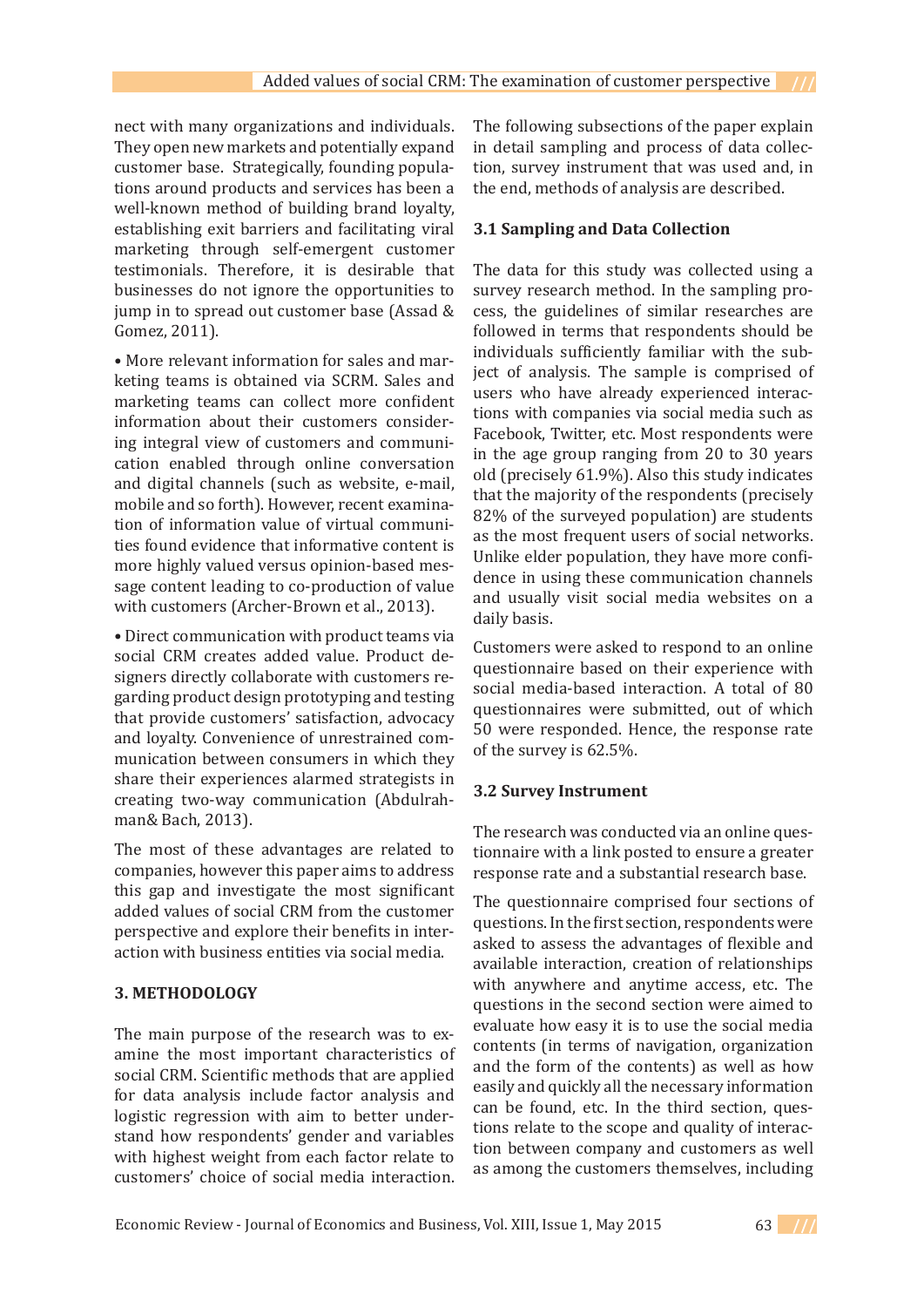examination of the feeling of intimacy and belonging to an e-community, etc. The questions in the final section were related to creation of demographic profile of the surveyed population and respondents were asked to answer general demographic questions such as age, gender, employment status, place of residence. This section also contained questions about computer and Internet usage, but also questions regarding their intentions to continue with social media-based interaction with companies in the future. All items used a five-point Likert scale (in which 5=fully satisfied and 1=not satisfied at all). The results of the completed questionnaires that were submitted were entered into an MS Excel document, and were processed with the Statistical Package for Social Science (SPSS) Version 21.0 software.

#### **3.3 Method of Data Analysis**

This paper employs combination of dependence and interdependence multivariate techniques, including factor analysis and logistic regression. Factor analysis is primarily applied with a goal to extract as many latent variables (factors) as necessary to explain the correlations among the items (Reise et al. 2000). The most important characteristics of social CRM were examined using this particular analysis method, aiming to summarize the data and determine their common dimensions and interdependence. Using this particular statistical method enables extraction of a smaller number of variables which are most important, but also interpretable. Therefore, the R factor analysis was performed as well. As factor extraction method, principal component analysis is used with respect to the goal of summarizing data in a relatively smaller number of factors.

As criteria for the number of factors to extract, latent root criteria was used with respect to the four extracted and most important factors whose eigenvalues are larger than or equal to one. The initial extraction of factors did not give intelligible, clear and interpretable factors, therefore orthogonal rotation – Varimax was used. This rotation method has isolated four factors that were named as customers' engagement and interactions with company, collaboration and interactions with other customers, availability and flexibility and customers' involvement. In order to examine appropriateness of factor analysis application, Barlett's test of sphericity was performed as well as Kaiser-Meyer-Olkin. Barlett's test results (p<.001) and KMO score (higher than .07) show a satisfactory level of correlation between the variables. Therefore, using logical reasoning it can be concluded that factor analysis is applicable and appropriate for the collected data.

Then, logistic regression as dependence technique is applied with the purpose to investigate how respondents' gender and variables with the highest weight from each factor (obtained from the previously run factor analysis) are related to customers' decision to continue with social media interactions with company according to their previous interaction and experience. The model is constructed, which is based on these variables and gender of customers as set of predictors and customers' intention for further interaction as binary dependent variable. The dependent variable is coded with 0 for those who have intentions to pursue with interaction and 1 for those who will not continue further interaction. Also, gender as an independent categorical variable is coded. Males are assigned by 0 and females by 1. The goodness-of-fit for this model is assessed by using "R-like" measures: Cox & Snell and Nagelkerke R squares. These values can range from 0 to 1 and higher values of these measures indicate greater model fit. As a measure for predictive accuracy, Chi-square was used. This measure is based on dependent variable predictions and that is customers'intention for further interaction.

Finally, it is important to note that before the factors identification, on individual plots was one or no missing data. These missing data (only two observations) were replaced with the mean value of the variable calculated from all the 50 respondents. As imputation method an average value of the variable is employed, because in this case we will accomplish the least change of statistical parameters. In order to test the existence of outliers, the Mahalanobis distance has been applied for all respondents. The results show that the respondent has no distance that exceeds  $16.27$  (p = 0.001). The greatest distance was 14.74. This means that there is no unique observation that could be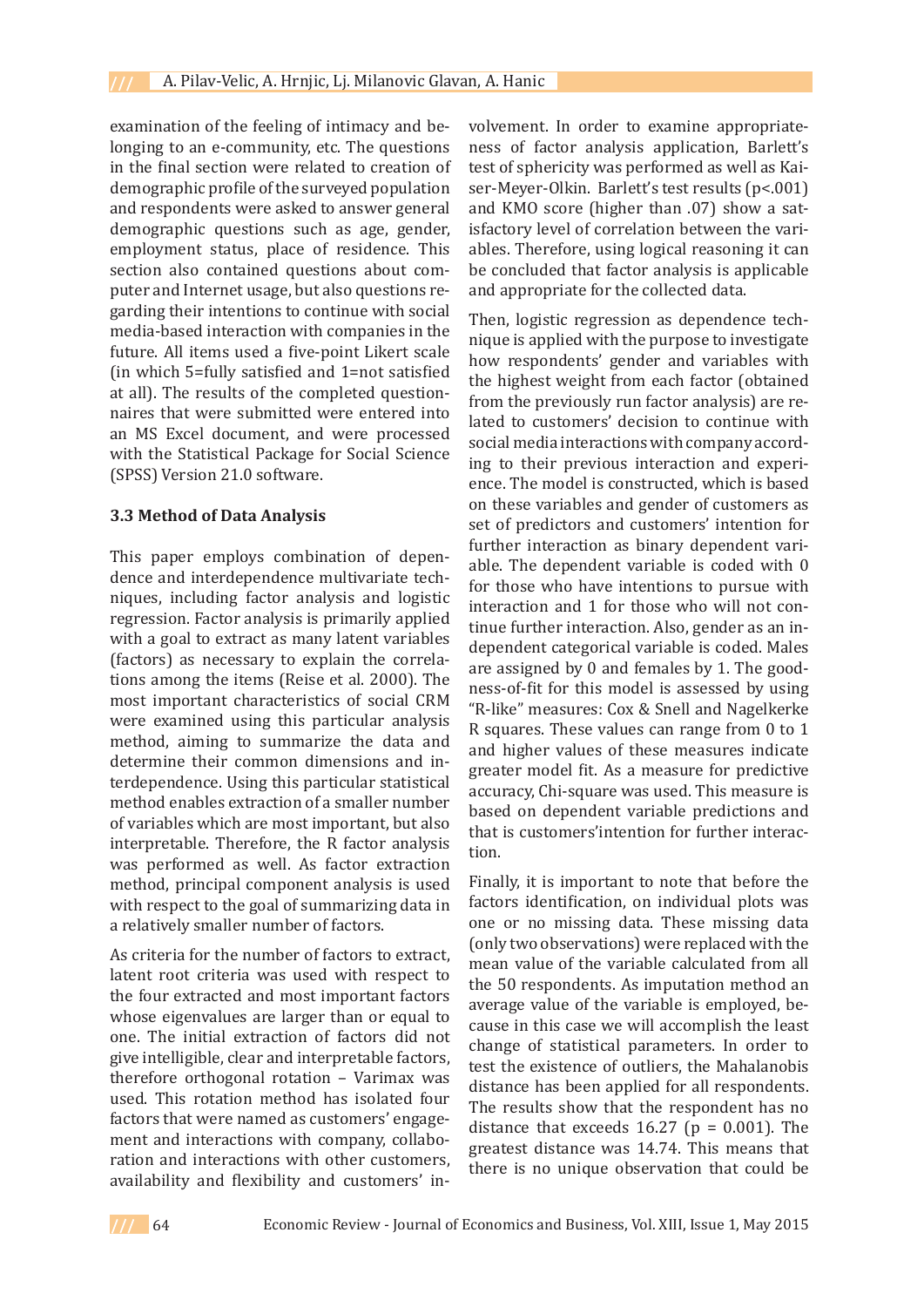identified as an outlier. In line with this, in logistic regression analysis the Casewise plot has not been produced because no outliers were found in the prior analysis.

# **4. RESULTS**

## **4.1 Factor Analysis Results**

Factor analysis was used to determine the additional values of social CRM that customers perceive as most important. Four factors with eigenvalues greater than one were extracted.

The extracted factors explain 61.55% of variance of all components. Namely, the first factor, customers' collaboration and interactions with other customers, explains 17.1% of variance of all components thus representing the most significant value of SCRM as perceived by customers. The second factor (customers' engagement and interactions with company) explains 16.02% of variance of all components and represents the second most significant benefit of social CRM. Availability and flexibility represent the third most significant factor, explaining 15.27% of variance of all components and customers' involvement-related aspects are the fourth most important factor, which explains 13.15% of total variance of all components. In the overall sum, the listed results represent constructive scale value of 61.55% which is presented in Table 4.1. shown below.

|               | <b>Extraction Sums of Squared Loadings</b> |                                  |                                 | <b>Rotation Sums of Squared Loadings</b> |                                  |                                 |  |
|---------------|--------------------------------------------|----------------------------------|---------------------------------|------------------------------------------|----------------------------------|---------------------------------|--|
| Compon<br>ent | <b>Eigenvalue</b>                          | <b>Percentage of</b><br>variance | <b>Cumulative</b><br>percentage | <b>Eigenvalue</b>                        | <b>Percentage of</b><br>variance | <b>Cumulative</b><br>percentage |  |
|               | 10.083                                     | 43.838                           | 43.838                          | 3.934                                    | 17.103                           | 17.103                          |  |
| $\mathbf{2}$  | 2.588                                      | 11.251                           | 55.089                          | 3.685                                    | 16.022                           | 33.124                          |  |
| 3             | 2.021                                      | 8.789                            | 63.878                          | 3.512                                    | 15.271                           | 48.396                          |  |
|               | 1.342                                      | 5.836                            | 69.714                          | 3.026                                    | 13.156                           | 61.551                          |  |
|               | 1.227                                      | 5.336                            | 75.049                          | 2.361                                    | 10.266                           | 71.817                          |  |
|               | 1.040                                      | 4.523                            | 79.572                          | 1.784                                    | 7.756                            | 79.572                          |  |

Table 4.1. Results of Principal Component Analysis

#### Source: own

Varimax rotation was performed in order to identify interrelated set of the variables that can be named and explained. All statistical significant factor loadings are bold and presented in Table 4.2. shown below. There are coefficients that relate variables to the four rotated factors. This table shows factor structure and

correlation coefficients of individual variables with customers' collaboration and interactions with other customers, customers' engagement and interactions with company, availability and flexibility, and customers' involvement as the most significant four factors that were extracted.

| <b>Variable</b>                                                                       | Comm-   | Factor       |                |      |                         |
|---------------------------------------------------------------------------------------|---------|--------------|----------------|------|-------------------------|
|                                                                                       | unality | $\mathbf{1}$ | $\overline{2}$ | 3    | $\overline{\mathbf{4}}$ |
| Scope of collaboration and interaction<br>with other customers                        | .891    | .859         | .251           | .152 | .128                    |
| <b>Quality of collaboration and interaction</b><br>with other customers               | .798    | .801         | .146           | .217 | .246                    |
| Diversity of available collaboration tools                                            | .735    | .783         | .141           | .096 | .063                    |
| Discussions (exchange of opinions,<br>experience, information, etc.)                  | .716    | .651         | .315           | .124 | .365                    |
| Scope of interactions with company                                                    | .765    | .081         | .803           | .275 | .026                    |
| <b>Quality of interactions with company</b>                                           | .758    | .322         | .762           | .208 | .167                    |
| <b>Responsiveness to customers' needs</b>                                             | .875    | .186         | .723           | .085 | .501                    |
| <b>Intimacy</b>                                                                       | .807    | .290         | .610           | .003 | .319                    |
| Feeling as a part of a community                                                      | .638    | .358         | .576           | .303 | .151                    |
| <b>Possibility of accessing information from</b><br>anywhere (home, work, café, etc.) | .939    | .118         | .129           | .914 | .011                    |
| <b>Possibility of accessing information</b><br>at all times (time flexibility)        | .913    | .112         | .199           | .896 | .155                    |
| Possibility of selecting with whom<br>(which company) to interact                     | .763    | .357         | .282           | .613 | .305                    |
| Feeling (satisfaction) of customer's<br>involvement                                   | .876    | .124         | .102           | .133 | .895                    |
| Feeling of enjoy in social media environment                                          | .910    | .394         | .243           | .166 | .803                    |

Table 4.2. Varimax Rotated Component Matrix

Source: own

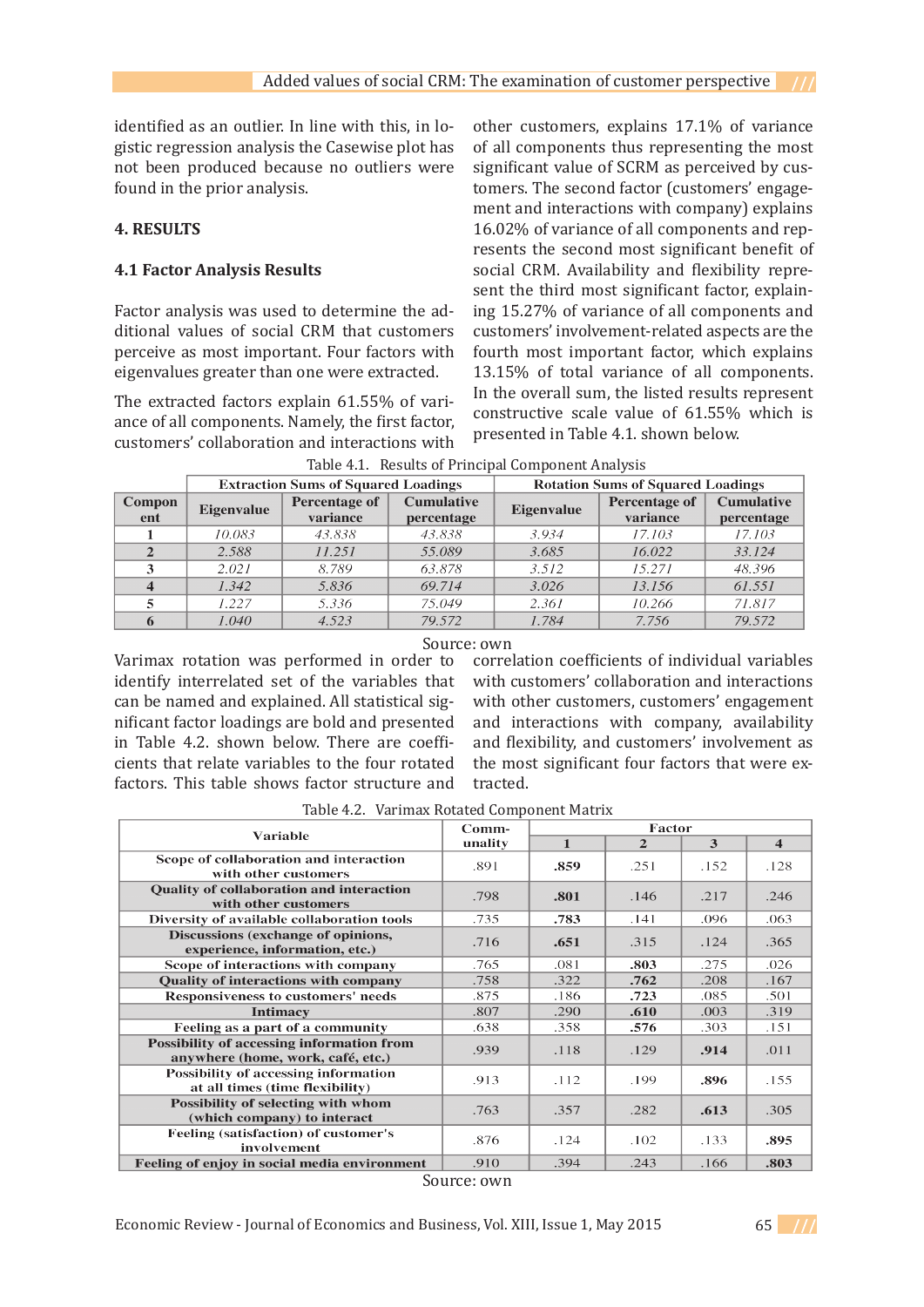It is obvious that the first two factors (customers' collaboration and interactions with other customers and engagement and interactions with company) mostly contribute to the additional explanation of the original component variance. But in order to make a better and more detailed explanation of total variance, the four factors with eigenvalues greater than one were extracted (latent root criteria).

Also in factors extraction proceeds, as additional criteria, total communality and interpretability of factors have been applied.

Ultimately, we have four interpretable factors: customers' collaboration and interactions with other customers, engagement and interactions with company, availability and flexibility, and customers' feeling of involvement and enjoying as final results of this factor analysis. Reliability was tested by computing Cronbach's α. The Alpha coefficients were calculated for each of the factors to access each factor's internal consistency (factor 1: Cronbach's Alpha = .885; factor 2: Cronbach's Alpha = .883; factor3: Cronbach's Alpha = .876; factor 4: Cronbach's Alpha = .816).

## **4.2 Logistic Regression Results**

The purpose of logistic regression use is to examine how respondents' gender and variables with the highest weight from each factor (obtained from the previously run factor analysis) are related to customers' decision to continue social media interactions with company. With this aim, a model is developed which includes independent variables (gender, scope of collaboration and interaction with other customers, scope of interactions with company, possibility of accessing information from anywhere, feeling of customer's involvement) and dependent/predicted variable. Gender is considered as categorical variable and it is coded (males-0, females-1). Dependent variable is customers' commitment to continue this type of interaction (based on a question that is part of questionnaire in the last section with demographic data). This variable is coded with "0" for those who have intentions to pursue with interaction and "1" for those who will not continue. In accordance with the already indicated, the purpose of this study is to identify the social CRM added values that determine customers' commitment and intentions to continue social media interactions.

## Accordingly, Null hypothesis has been set as follows:

*"There is no statistically significant relationship between respondents' gender and the most significant added values of social CRM as predictors and probability of commitment and making decision about further interactions."*

## H0: Null hypothesis H0: βi=0

This implies that if  $β$ -s are equal to zero, there will not be any relation between social CRM added values, gender and probability of customers' decision to continue social media interactions. The alternative hypothesis has been set as follows:

*˝There is at least one predictor (added value and/or gender of respondents) that has a significant impact on the probability of making decision about further interaction."*

## H1: Alternative hypothesis H1: βi≠0

This alternative hypothesis implies if there is at least one predictor (social CRM added value and/or gender) that is not equal to zero, the null hypothesis will be rejected. Regarding the fact that estimated coefficients for the independent variables in logistic regression are estimated using the logit value or the odds value as the dependent measure, our model formula can be shown as:

Logiti=  $ln(probfurther interaction decision / 1-prob$ further interaction decision) = α+ β1X1+...+ βnXn Or

Oddsi= (probfurther interaction decision  $/ 1$ - probfurther interaction decision) = e  $\alpha$ + β1X1+...+ βnXn

Both models are equivalent, but, depending on which formula is applied, coefficients will be estimated in a proper manner. In these formulas, probability of making decision about further social media-based interaction is presented by probability of further interaction decision. Furthermore, α is the Y intercept, β-s are regression coefficients, and X-s are predic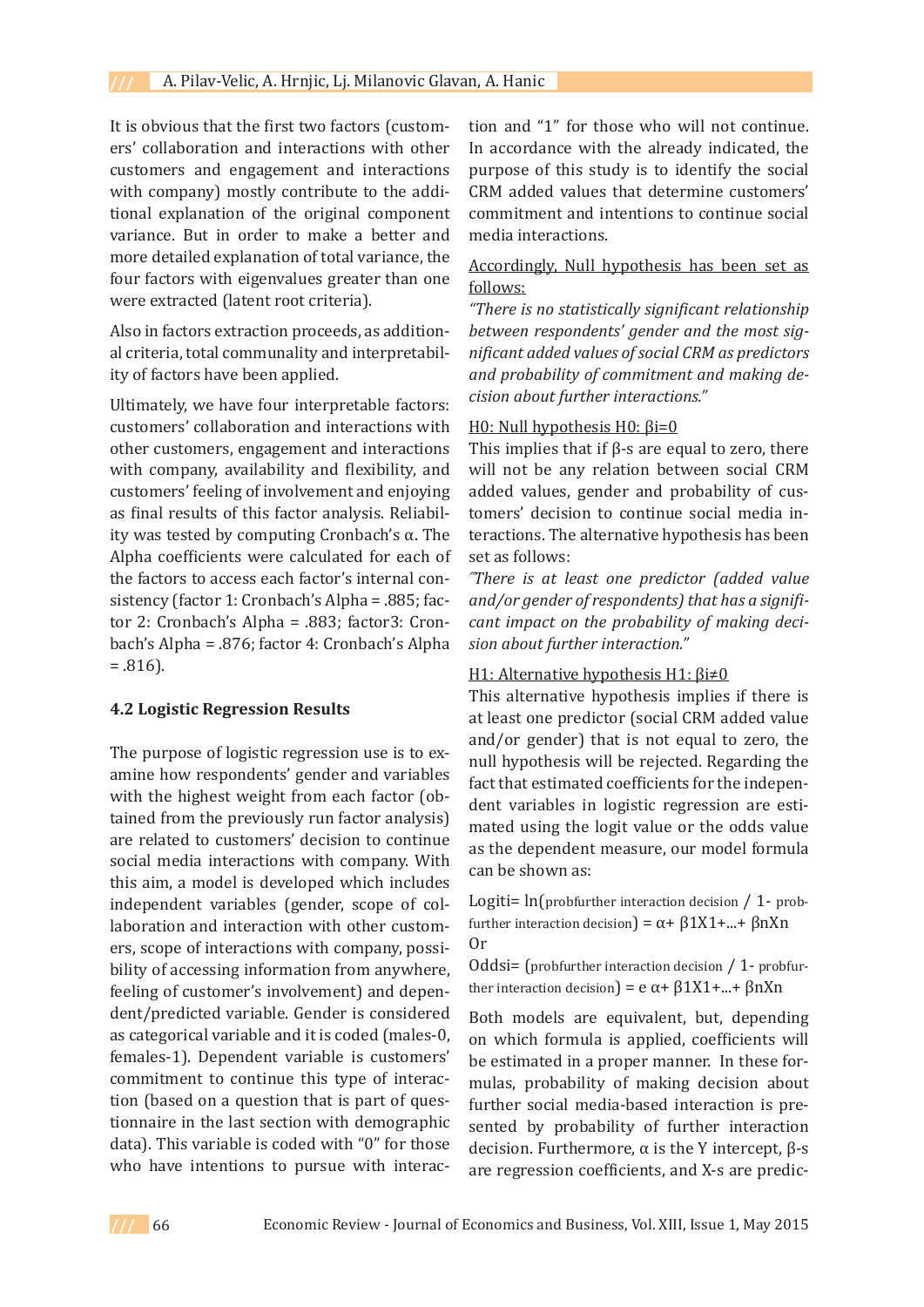tors-independent variables (social CRM added values and respondents' gender). As estimation technique, the maximum likelihood procedure is applied. This technique is used in an iterative manner to find the most likely estimates for the coefficients. Also, as in factor analysis, the sample consists of 50 customers. Out of these 50 respondents, 68% (34) emphasized that they will continue with their further interaction, and 32% (16) of them will not continue interaction (Table 4.3).

| Table 4.3. Classification Table                                                                                                  |             |           |              |  |  |  |
|----------------------------------------------------------------------------------------------------------------------------------|-------------|-----------|--------------|--|--|--|
| No further interaction<br><b>Further interaction</b><br>Analysis sample<br><b>Total Sample</b><br>$(coded as 0)$<br>(coded as 1) |             |           |              |  |  |  |
| <b>Customers</b>                                                                                                                 | $68\%$ (34) | $32\%/16$ | $100\%$ (50) |  |  |  |
|                                                                                                                                  |             |           |              |  |  |  |

### Source: own

The base model is estimated to provide a standard for comparison and it is statistically significant at 0.05 level. The following table shown below (Table 4.4.) includes intercept-only and base model with data for all the previously proposed variables.

The stepwise logistic regression model is estimated to calculate the log likelihood value. Because the stepwise procedure selects the variable with the highest score statistics, "scope of customers' mutual interaction", which is statistically significant at 0.1 level (p=0.093), should

Table 4.4. Base Model

|                | --<br>   | J•L'•       | Wald                       | ĎР<br>. . | $\sim$<br>- 10<br>OIL.                     | $\sim$<br><b>WEYWA !</b>                                        |
|----------------|----------|-------------|----------------------------|-----------|--------------------------------------------|-----------------------------------------------------------------|
| $n^{n}$<br>ant | $751$ ** | 201<br>.JUS | 10 <sup>o</sup><br>J. 1 ∪∠ |           | 0.1 <sup>0</sup><br>$\cdot$ $\cup$ $\cdot$ | $\sim$<br>$\overline{\phantom{a}}$ . 1 $\overline{\phantom{a}}$ |

Variables not in the Equation

|                  |                                           | <b>Score</b> | Df | Sig. |
|------------------|-------------------------------------------|--------------|----|------|
|                  | Scope of interaction with<br>company      | .733         |    | .392 |
|                  | Availability and flexibility              | .612         |    | .434 |
| <b>Variables</b> | Scope of customers'<br>mutual interaction | $4.175**$    |    | .041 |
|                  | <b>Customers' involvement</b>             | .694         |    | .405 |
|                  | Gender                                    | $2.118*$     |    | .078 |

 $\text{Note:}^* \text{p} < 10, ^* \text{p} < 05$ 

Source: own

be the variable added in the first step. In the next step, gender was selected for entry. This variable is statistically significant at 0.1 level (0.097). Thus the two-variable logistic model including "scope of customers' mutual interaction" and ˝customers' gender˝ will be the final model. Wald test is used as a measure of the model improvement.

Goodness-of-fit measures show improvements in both steps. The log likelihood value (-2LL) for overall model is 54.843, Chi-square is 7.844,

Cox and Snell and Nagelkerke R squares as "R-like" measures were used for model fit examination and have values .203 and .145, respectively. They were significant at .10 level. Furthermore, hit-ratio improvements are no-

| $10010$ $101$ $11001$ $10000$                                                                                |          |       |       |    |      |        |  |
|--------------------------------------------------------------------------------------------------------------|----------|-------|-------|----|------|--------|--|
| <b>Variables</b>                                                                                             |          | S.E.  | Wald  | Df | Sig. | Exp(B) |  |
| Scope of customers' mutual<br>interaction                                                                    | $-.208*$ | .124  | 2.818 |    | .093 | .812   |  |
| Gender                                                                                                       | $-965*$  | .724  | 1.778 |    | .097 | .381   |  |
| <b>Constant</b>                                                                                              | $2.397*$ | 2.187 | 1.202 |    | .099 | 10.992 |  |
| $\mathbf{M}$ . $\mathbf{M}$ . $\mathbf{M}$ . $\mathbf{M}$<br>$C_{\text{source}}$ $\rightarrow$ $\rightarrow$ |          |       |       |    |      |        |  |

Table 4.5. Final Logistic Model

Note: $*p<.10$ 

Source: own

ticed in both steps. The final overall hit-ratio calculated was 72.0 %. This means that using predicted model, 72.0% of the customers' deci-

sions about further interaction were correctly predicted.

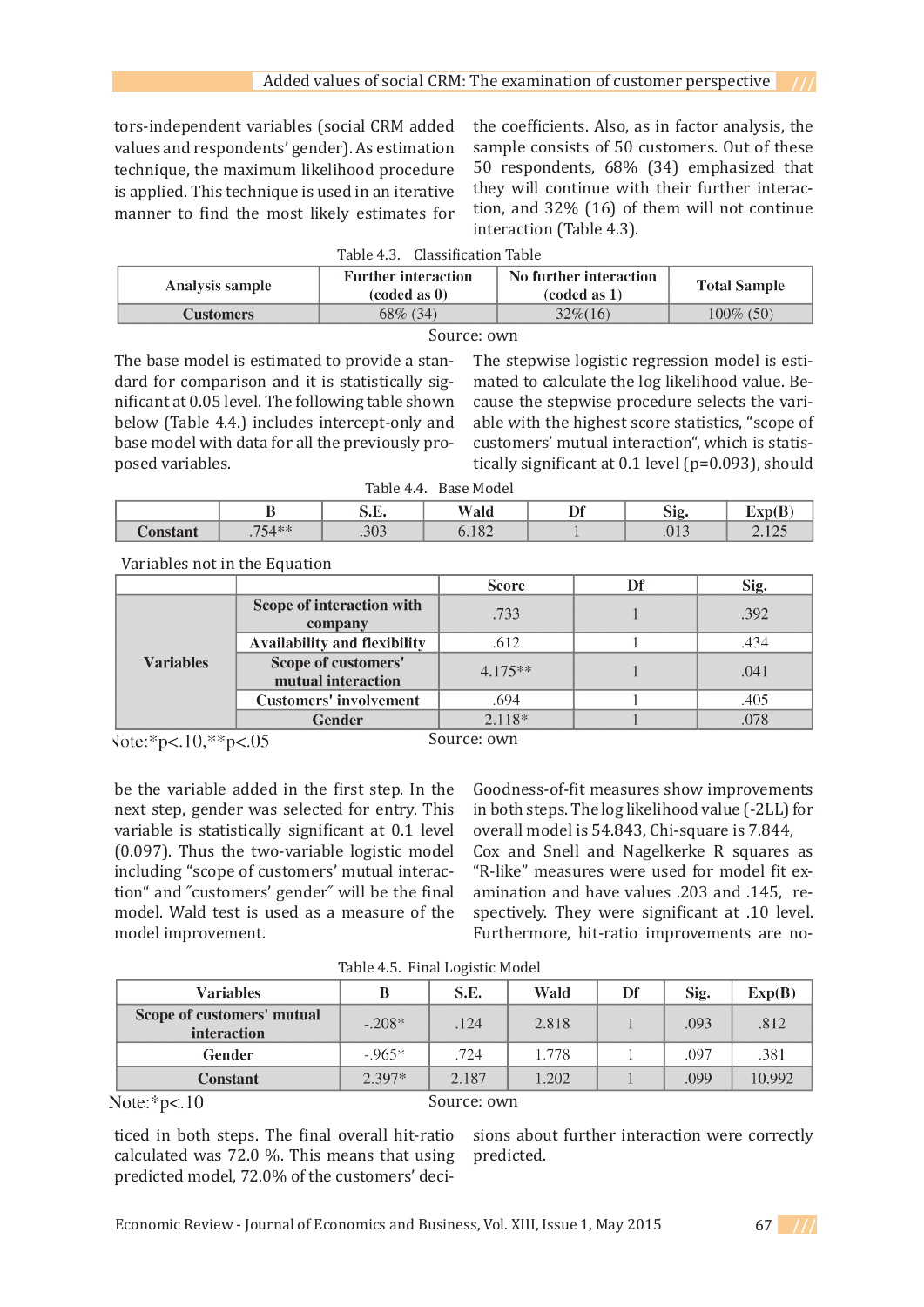|                                                                                                  |     | <b>Predicted</b> |           |  |  |
|--------------------------------------------------------------------------------------------------|-----|------------------|-----------|--|--|
| <b>Observed</b>                                                                                  | Yes | No               | % Correct |  |  |
| Yes                                                                                              |     |                  | 91.2      |  |  |
| No                                                                                               |     |                  | 31.3      |  |  |
| <b>Overall correct</b>                                                                           |     |                  | 72.00     |  |  |
| $0.4$ $100.4$ $0.201$<br>$\sim$ $\sim$<br>$P ICAA$ $P \cap A$<br>$0.401$ $0.00$<br>$\cdots$<br>. |     |                  |           |  |  |

Table 4.6. The Observed and the Predicted Frequencies for Decision to Continue with Interaction by Logistic Regression with the Cutoff of 0.50

Note. Sensitivity =  $31/(31+3)\%$  = .91%. Specificity =  $5/(11+5)\%$  = .31%. False positive =  $11/(11+31)\%$  = .26%. False negative =  $3/(3+5)\%$  = .37%.

Note. Sensitivity =  $31/(31+3)\%$  = .91%. Specificity =  $5/(11+5)\%$  = .31%.

False positive =  $11/(11+31)\%$  = .26%. False negative =  $3/(3+5)\%$  = .37%.

Accordingly, we will use these results to classify our two groups in those who will continue their social media-based interaction and those who will not. This classification provides practical significance of the research. In this case, it will be useful to find out how many customers are interested in further interactions and commitment indicating their satisfaction with social CRM. According to SPSS default threshold=0.5 and when the probability of the event is greater than or equal to threshold, we will predict that the event will happen. We are able, more precisely, to classify  $31/(31+3)\% = 0.91\%$ of customers where the predicted event was observed. This is sensitivity of prediction and it shows the percentage of occurrences correctly predicted. Also,  $5/(11+5)\% = 0.31\%$  of respondents were classified, where the predicted event was not observed. This is known as specificity of prediction and it shows the proportion of correctly classified non-events.

Our predictions were correct with successful rate of 72%. Before this, the rate was 68%. The false positive rate is  $11/(11+31)\% = 0.26\%$ and indicates that prediction was incorrect in 11 times for false positive rate of 0.68%. The false negative rate is  $3/(3+5)\% = 0.37\%$  and it means that prediction was incorrect in 3 times for false negative rate of 0.37%.The final logistic model is defined as follows:

Logit (probfurther interaction decision ) =  $\ln$  (probfurther interaction decision / 1- probfurther interaction decision)

= 2.397- .208\* (Scope of customers' mutual interaction) - .965\*(Gender) Or

 $Odds(problem) = (problem)$ interaction decision/1-probfurther interaction decision)  $= e 2.397 - 0.208*$  (scope of customers' mutual interaction) - .965\*(Gender)

### **4.3 Results Interpretation**

The final logistic model indicates that two variables were statistically significant for the probability of making decision on further interaction. These variables are "scope of customers' mutual interaction" and ˝customers' gender˝.

The negative sign of original coefficient indicates a negative relationship between independent variable and predicted probability. In our logistic model, both independent variables "scope of customers' mutual interaction" and ˝customers' gender˝ have negative relationship with the dependent variable. The  $\beta$  coefficient of "scope of customers' mutual interaction" has value of -.208 and it means that increase of this predictor is associated with a decrease of the probability to continue with further interaction. However, direction of this relationship can be specified by exponentiated coefficient.

For interpreting magnitude of the relationship, exponentiated coefficient is more appropriate and useful. The exponentiated coefficient for "scope of customers' mutual interaction" is .812 (below 1), and it indicates the negative relationship with predicted probability. Also, exponentiated coefficient for gender predictor is .381 (below 1) and it indicates a negative relationship between predictor and predicted probability. For providing information of percentage change in odds, we will use the following formulation: Percentage change in odds = (Exponentiatedcoefficienti – 1.00)\* 100.

Given that, we used dummy variable that represents a gender of customers as predictor and

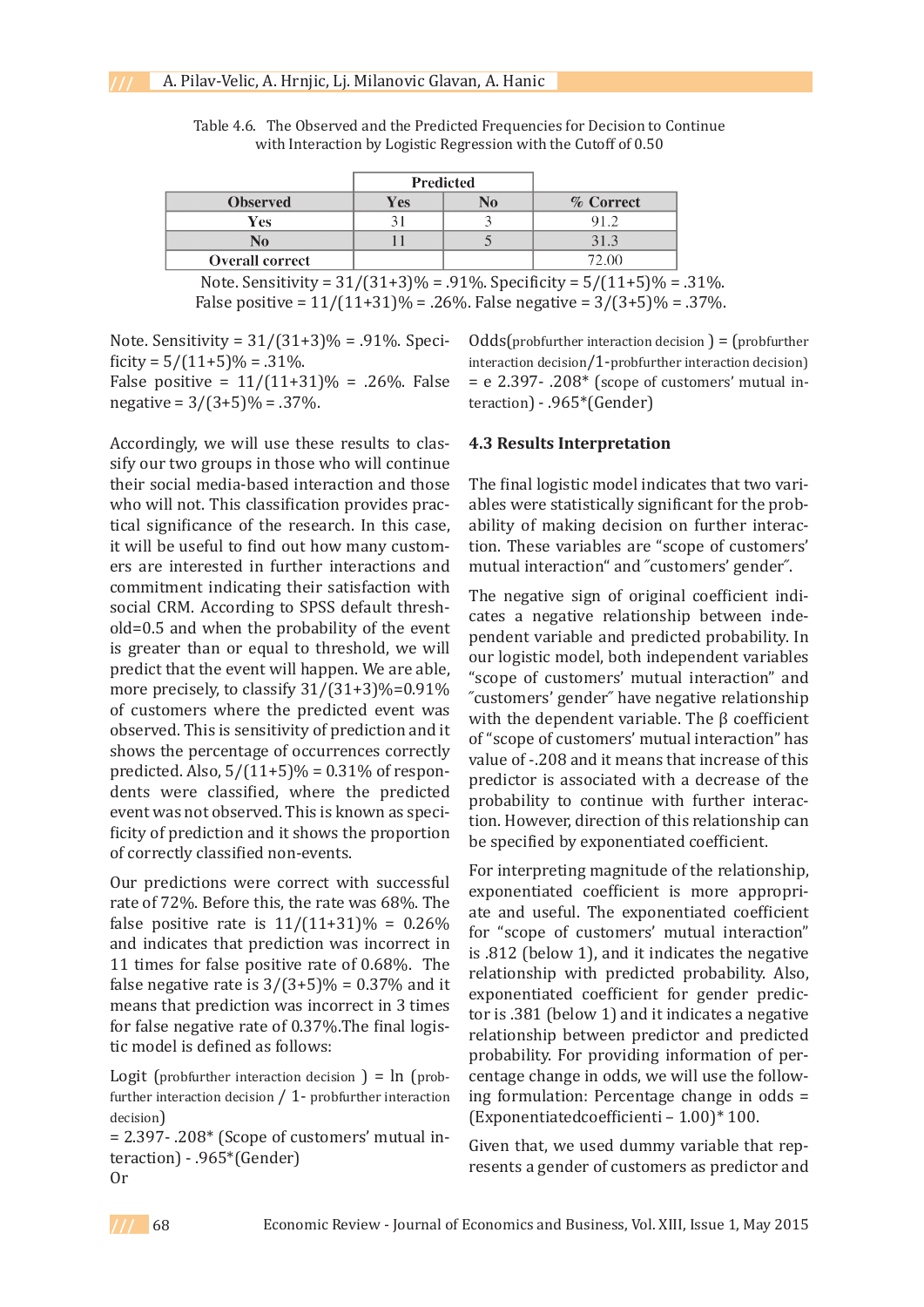it is defined as representing females (female customer=1, male customer=0), exponentiated coefficient represents percentage of the odds ratio of female customers compared to male customers. Therefore, .381 as value of exponentiated coefficient for gender predictor means that odds for female customers are 61.9% less (.381-1.0= -0.619) than for male customers. Since the exponentiated coefficient for "scope of customers' mutual interaction" is .812, a one unit positive change in this variable will decrease the odds of "further interaction" by 18.8% (.812-1.0= -0.188), and vice versa.

## **5. DISCUSSION**

This study indicates that the most significant added values of social CRM compared to traditional CRM include: customers' mutual collaboration and interactions, customers' engagement and interactions with company, availability and flexibility, and customers' involvement. Comparing to other types of electronic communication, social media enable customers to connect and collaborate with each other. Social CRM covers both official and unofficial customer conversations, including emotional state, humor, anger, etc. Customers as social human beings prefer discussing with other group members through social channels. They have more confidence in their friends' and colleagues' recommendations than in official corporate advertising.

Thoughts, opinions, ideas, jokes, confidences, experiences, photos and videos are shared by individuals to small networks and can be rapidly amplified into larger networks of people, within a location, nationally or globally (Woodcock et al., 2011). This factor indicates "friendly" dimension of social media application in CRM.

In this environment, people are more open and relaxed and thus they are honest in their opinions and beliefs. Hence, customers are important more than ever before, but in order to serve them well, companies need not only to collect and analyze all the existing forms of related knowledge in an information system, but also to engage in relevant conversations that would occur in customer communities anyway. Social media websites development enables these user communities accessible to the company as never before and, thus, creates opportunities for development of comprehensive and innovative CRM framework that will incorporate social CRM strategy within it (Pavicic et al., 2011).

In addition, quality of collaboration and interaction with other customers and diversity of available collaboration tools significantly enhance customers' satisfaction. Related tools include pick lists, popularity filters, story applications, reviews and recommendations, user forums, deal directories, deal feeds, group buy applications, and "ask your network" tools.

These discussions are relevant and extremely valuable for the company. They should be recorded and used for improvements in relationships with customers in order to achieve their engagement and loyalty. In this context Data mining and Business intelligence enable companies to offer products and services to the right customers, to predict consumer shopping patterns but also to nurture customer relationships (Phan & Vogel, 2010).

The research findings show that 60.1% of customers indicate their complete satisfaction with the mutual customers' interactions. Sharing their experience, consumers have the feeling of importance because of their potential influence on opinions and buying decisions of other consumers. But this feature is more familiar to the latest factor and will be discussed further.

The second important factor or additional benefit is the customers' interaction with company. The customer relationship management concept reaches its full development by the emergence and expansion of electronic commerce, especially Internet. Possibility of direct and targeted contact with consumers, by creating a database and monitoring their activities, has led to personalized relationships with customers. Therefore, the future of relations is based on cooperation between companies and consumers on the principles of creating shared value. In this, a particular role belongs to social media. Social networks "listen and react to customer comments and continue to interact with customers beyond the sale" (Spiller L., Tuten T., & Carpenter M., 2011). Any other interaction channel does not provide so high degree

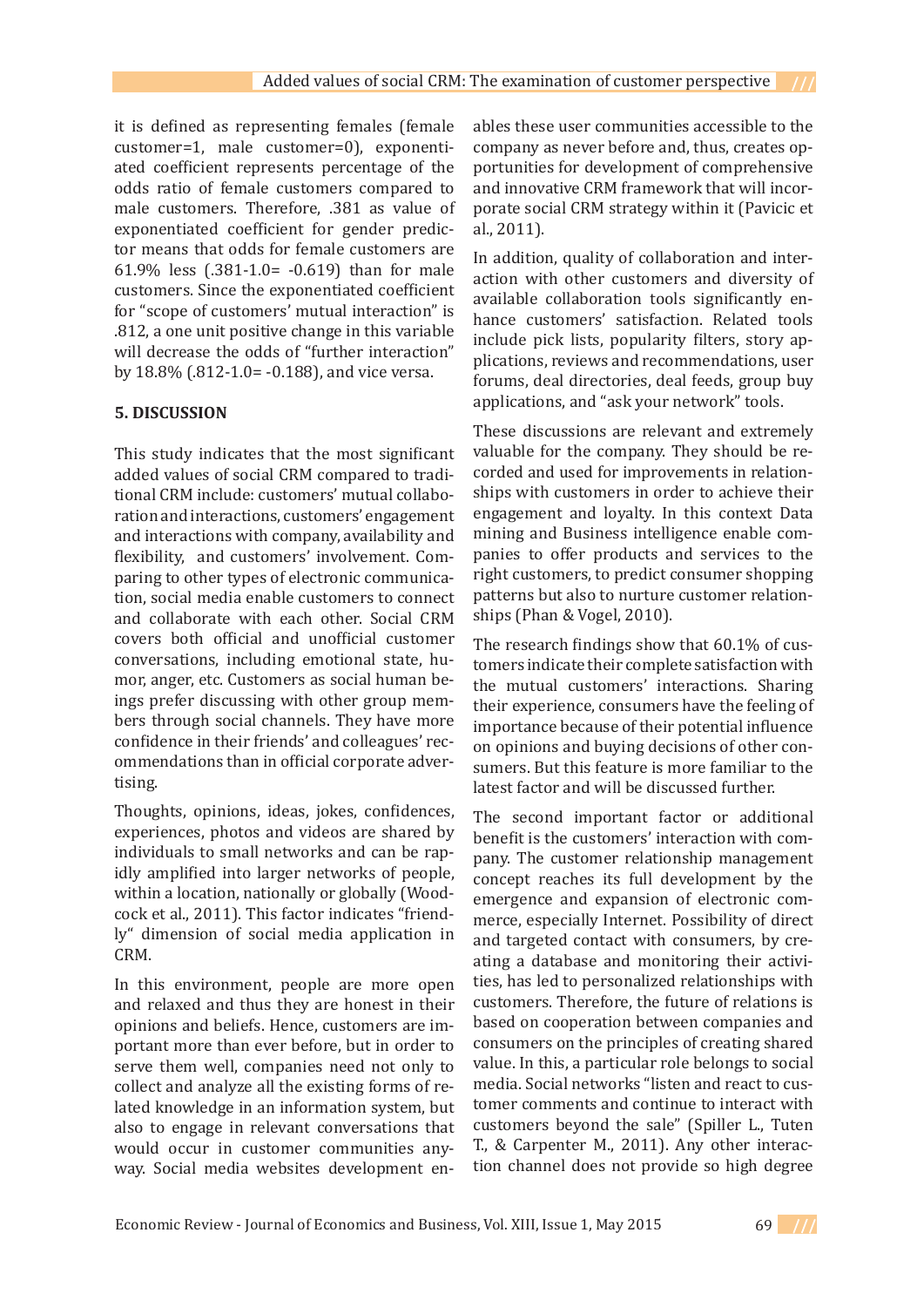of personalization and direct response. Moreover, other causes for the increasing popularity of social networks in CRM include: lower costs, greater ability to target visitors as well as longterm customers' loyalty, the speed of response, strengthening the brand, market research, etc. Flexibility and availability of social media channels are the third significant value and factor which has a remarkable influence on customer's decision for this form of interaction with company. Namely, the research results indicate that over 50% of respondents expressed their satisfaction with flexible and available interaction and communication among themselves, but also with company. This factor includes possibility of accessing information from anywhere (home, work, café, etc.); possibility of accessing information at all times (time flexibility) and possibility of selecting with whom (which company) to interact. The research findings show that customers significantly evaluate the fact that they can access information from anywhere, in anytime and in any way they like.

The fourth extracted factor is feeling of involvement and influence but also enjoyment in this communication environment. People prefer the social nature of shopping. They like to interact with each other and share product information, opinions with friends and family.

The strength of "word of mouth" recommendations is particularly evident in social networking (Habul&Pilav-Velić, 2010). People like to be socially recognized and consulted regarding their experiences and opinions. They tend to be "opinion makers".

After extracting the four most significant factors of the additional benefits of Social CRM, the correlation between respondents' gender, variables with the highest weight from each factor (obtained from the previously run factor analysis) and customer's decision to continue with social media-based interaction was examined. The final logistic model indicates that two variables were statistically significant for the probability of making decision about further interaction. These variables are "scope of online interaction" and customers' gender. Both of them have negative relationship with the dependent variable. Accordingly, we can emphasize that increase of "scope of online interaction" predictor is associated with a decrease of the probability to continue with further social media interaction and odds for female customers are 61.9% less than for male customers. These results are also in line with factor analysis results.

## **6. CONCLUSION**

Research results: The research findings indicate that customers' mutual communication, their engagement and interactions with company, availability and flexibility of that interaction as well as their involvement are factors which represent the most significant additional benefits of Social CRM from customer perspective. Since the research results indicate that at least one predictor (added value and/or gender variable) has asignificant impact on the decision related to further social media-based interaction, the null hypothesis can be rejected. In this way the alternative hypothesis is confirmed.

"Scope of customer mutual interaction" and "customer gender"are indicated as the most influential predictors of the "further interaction".

This implies that creating an interactive online atmosphere in terms of direct, two-way and almost immediate communication between customers and company but also among customers themselves, as well as constant availability of SM content represent the most prominent reasons for which customers opt for this type of interaction. On the other side, companies also prefer this mode of communication considering its lower costs, greater ability to target visitors, as well as customer engagement and loyalty, speed of feedback, brand building, market research, etc. Customer's intention for SMbased interaction is also motivated by access to information "anytime, anywhere".

Practical implications: Our paper also makes some important practical contributions, offering managers a framework of important factors that need to be considered when planning and implementing their CRM strategies. They can use these research findings in defining their social-media plans and improving their customer relations. Precisely, they can establish and adjust their social-media based interaction in line with identified added values from customer perspective.

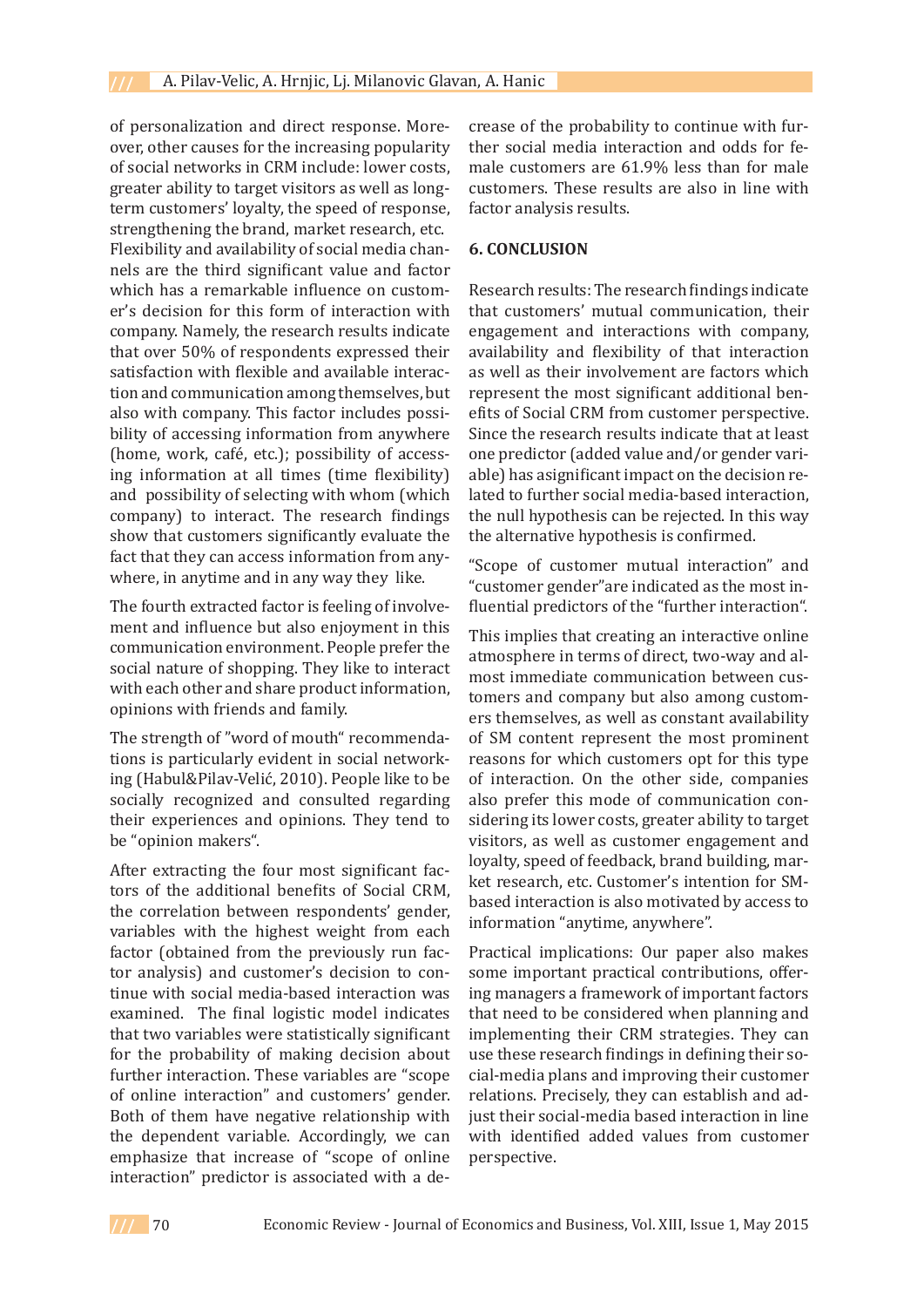Limitations and further research: The research was applied to social network users (mostly student population) from Bosnia and Herzegovina and results should not be generalized to other countries and different types of markets and industries. Also, sample size is one of the research limitations. However, this study serves as a good foundation for further research providing practical implications and findings that can be used especially in targeting customers via social networks. The research findings can be tested using bigger and different samples (e.g. users of specific product or service) and even different methodology. Definitely, this is a much easier place to start a more detailed analysis of social media benefits in customer relations and whether these benefits are properly perceived by customers increasing their satisfaction.

# **7. REFERENCES**

- Abdulrahman, A., & Bach, C. (2013). How to 1. Implement Marketing 2.0 Successfully. International Journal of Business and Social Sciences, 4(10), pp. 36-42.
- 2. Archer-Brown, C., Piercy, N., & Joinson, A. (2013). Examining the Information Value of Virtual Communities: Factual Versus Opinion-based Message Content. Journal of Marketing Management (Special Issue on CRM), 29 (3-4), pp. 421-438.
- Assad, W., & Gomez, J.M. (2011). Social 3. Network in Marketing (Social Media Marketing): Opportunities and Risks. International Journal of Managing Public Sector Information and Communication Technologies, 2(1), September, pp. 13-22.
- Caravella, M., Zahay, D., Jaeger, C., Ekachai, 4. D. (2009). Web 2.0: Opportunities and Challenges for Marketing Educators. Journal of Advertising Education, 13 (1), 58-63.
- Chau, M., & Xu, J. (2012). Business Intelli-5. gence in Blogs: Understanding Customer Interactions and Communities. MIS Quarterly, 36, pp. 1189-1216.
- Gholami, S., & Rahman, M.S. (2012). CRM: 6. A Conceptual Framework of Enablers and Perspectives. Business and Management Research, 1(1), pp. 96-105.
- Greenberg, P. (2010a). The impact of CRM 2.0 on Customer Insight. The Journal of Business and Industrial Marketing, 25(6), 410–419. 7.
- Greenberg, P. (2010b). CRM at the Speed of Light: Social CRM 2.0 Strategies, Tools, and Techniques for Engaging Your Customers (4th edition). New York: McGraw-Hill. 8.
- Habul, A. & Pilav-Velić, A. (2010). Business Intelligence and Customer Relationship Management. Conference proceedings: 32nd International Conference on Information Technology Interfaces ITI 2010. June 21-24. 2010; Cavtat, Croatia: University of Zagreb and University Computing Centre, 2010. pp. 169-174. 9.
- 10. Harrigan, P., & Miles, M. (2014). From e-CRM to s-CRM. Critical Factors Underpinning the Social CRM Activities of SMEs. Small Enterprise Research, 21(1), pp. 99-116.
- 11. Henderson, N. (2011). Is There a Role for Social Media in Qualitative Research? Marketing Research, Fall Edition, pp. 36-38.
- 12. Kupper, T., Jung, R., Lehmkuhl, T., Walther, S., Wieneke, A. (2014). Performance Measures for Social CRM: A Literature Review. BLED 2014 Proceedings, June, paper 31.
- Lenhart, A., Purcell, L., Smith, A., Zick-13. uhr, K. (2010). Social Media and Young Adults. Pet Internet &Americal Life Project, 05.05.2015. Available from: http://www. pewinternet.org/ Reports/ 2010/Social-Media-and-Young-Adults.aspx
- 14. McCarthy, J., Rowley, J., Ashworth, C.J., Pioch, E. (2013). Managing Brand Presence Through Social Media: Case of UK Football Clubs. Internet Research, 24(2), pp. 181- 204.
- 15. Morgan, J. (2010). What is Social CRM? (Online Blog on Social Media), 13.05.2015. Available from: http://www.socialmediaexaminer.com/what-is-social-crm/
- 16. O'Reilly, T. (2005). What is Web 2.0: Design Patterns and Business Models for the Next Generation of Software, 22.05.2015. Available from: http://www.oreilly.com/pub/ a/oreilly/tim/news/2005/09/30/what-isweb-20.html.